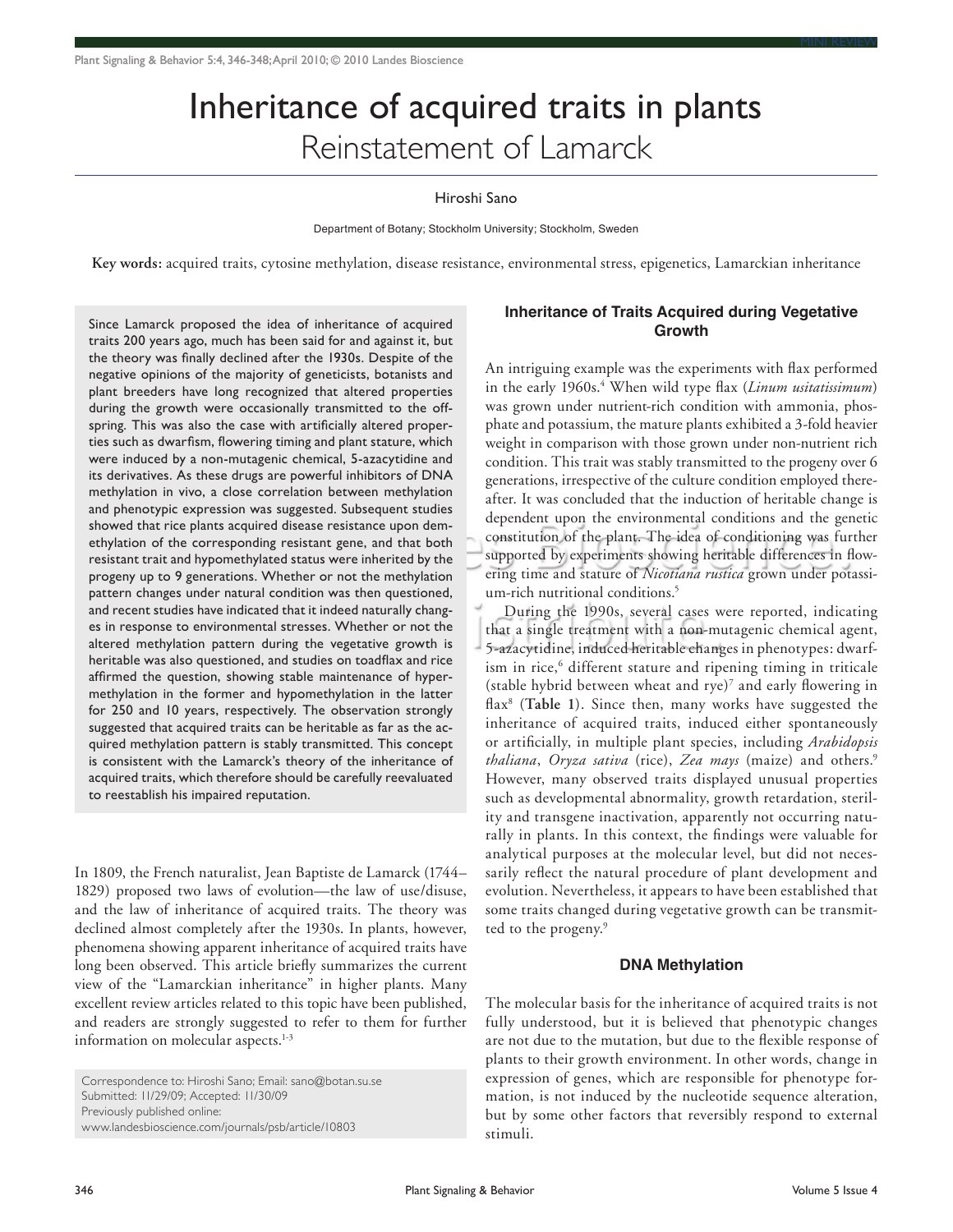Table 1. Some early observations on transgeneration of acquired traits

| Plant                          | Trait            | <b>Causative factor</b> | <b>Transmission</b>    | Year | <b>Ref</b> |
|--------------------------------|------------------|-------------------------|------------------------|------|------------|
| Linum usitatissimum (flax)     | Blanching/weight | <b>Nutrient</b>         | Over 6 generations     | 1962 | 4          |
| Nicotiana rustica (tobacco)    | Weight/flowering | <b>Nutrient</b>         | At least 2 generations | 1965 | 5          |
| Antirrhinum majus (Snapdragon) | Variegation      | Crossing                | At least 2 generations | 1987 | 25         |
| Oryza sativa (rice)            | Dwarfism         | 5-azacytidine           | At least 3 generations | 1990 | 6          |
| <b>Triticale</b>               | Height/ripeness  | 5-azacytidine           | At least 2 generations | 1990 |            |
| Linum usitatissimum (flax)     | Early flowering  | 5-azacytidine           | At least 3 generations | 1994 | 8          |

Recent data obtained from model plants such as Arabidopsis are not listed due to abnormal properties derived from mutants and transgenics. Such information will be available through refs. 2, 9, 23 and 24.

**Table 2.** Change of methylation patterns upon environmental stresses

| <b>Plant</b>                                                                                                                  | <b>Causative factor</b> | <b>Induced status</b>         | Year | <b>Ref</b> |  |  |  |  |
|-------------------------------------------------------------------------------------------------------------------------------|-------------------------|-------------------------------|------|------------|--|--|--|--|
| Bryonia dioica (white bryony)                                                                                                 | Mechanical stress       | Hypomethylation <sup>a</sup>  | 1993 | 12         |  |  |  |  |
| Pisum sativum (pea)                                                                                                           | Water deficit           | Hypermethylation <sup>a</sup> | 2002 | 16         |  |  |  |  |
| Zea mays (maize)                                                                                                              | Low temperature         | Hypomethyaltion <sup>b</sup>  | 2002 | 3          |  |  |  |  |
| Trifolium repsens (clover)                                                                                                    | Heavy metal             | Hypomrthylation <sup>a</sup>  | 2004 | 4          |  |  |  |  |
| Nicotiana tabacum (tobacco)                                                                                                   | Pathogen infection      | Hypomethylation <sup>b</sup>  | 2004 | 17         |  |  |  |  |
| Arabidopsis thaliana                                                                                                          | Pathogen infection      | Hypomethylation <sup>a</sup>  | 2006 | 8          |  |  |  |  |
| Nicotiana tabacum (tobacco)                                                                                                   | Abiotic stresses        | Hypomethylation <sup>b</sup>  | 2007 | 15         |  |  |  |  |
| Nicotiana tabacum (tobacco)                                                                                                   | Pathogen infection      | Hypermethylation <sup>a</sup> | 2007 | 26         |  |  |  |  |
| Observations with intact plants are listed. Methylation status was estimated at global DNA (a) or individual gene (b) levels. |                         |                               |      |            |  |  |  |  |

Methylation of DNA has been proposed to be one of such factors. In higher plants, it almost exclusively occurs at cytosine residues, conferring 5-methylcytosine.<sup>10</sup> Intensive studies have so far revealed a reverse relationship between cytosine methylation and gene expression.<sup>10</sup> Since cytosine methylation is a postreplication event, its status is always reset after each cell cycle, and eventually in each generation.<sup>10</sup> Such a generation-specific feature was thought to be favorable for reversible control of gene expression during the growth, and several experiments using a methylation inhibitor, 5-azacytidine, pointed to the change in cytosine methylation indeed to correlate with heritable phenotypic changes (**Table 1**). However, most observations were circumstantial, leaving a direct relationship between the phenotypic change and altered methylation of the responsible gene(s) to be determined.

The cause-effect correlation between the two was strongly suggested through a series of experiments using rice plants.<sup>11</sup> When seedlings were treated with 5-azadeoxycytidine, mature plants acquired resistance against the bacterial blight disease, to which most cultivated rice varieties are susceptible. Subsequent screening by the methylation-sensitive amplified polymorphysm method identified an *Xa21*-like gene, that confers resistance to the host plant against blight disease bacterium, *Xanthomonas oryzae*, under the gene-for-gene manner. The promoter region was heavily methylated and silent in the wild-type, whereas it was unmethylated and active in the drug-treated plants. Both resistance and hypomethylation were inherited by the progeny over 9 generations. Thus it was concluded that acquired traits can be heritable as far as the acquired methylation pattern is stably transmitted.<sup>11</sup>

## **Methylation Change under Natural Condition**

Two questions then arise to generalize the concept that DNA methylation is responsible for the acquired-trait inheritance in nature. First, does the methylation pattern change under naturally growing condition? Second, if so, how is the changed methylation pattern transmitted to the progeny?

The methylation pattern of genomic DNA has occasionally been reported to dynamically change in several plant species upon biotic and abiotic stresses.<sup>3</sup> For example, global hypomethylation was induced by a simple mechanical touching in white bryony,<sup>12</sup> by low temperature in maize<sup>13</sup> and by heavy metals in clover<sup>14</sup> and tobacco plants<sup>15</sup> (Table 2). In contrast, global hypermethylation was induced by drought in pea16 (**Table 2**). Hypomethylation was also induced upon pathogen infection in tobacco<sup>17</sup> and Arabidopsis<sup>18</sup> (Table 2). In some cases, decrease of methylation was observed to take place within several hours after the onset of the stress.<sup>13,15</sup> Some hypomethylated genes involved in stress responses were found to be transcriptionally activated.15,17 Hypomethylation or demethylation is catalyzed by DNA glycosylases through the base excision-repair pathway.<sup>19</sup> The timing when DNA is methylated/demethylated appears to be strictly regulated during development and environmental responses, suggesting a specific machinery and its regulators to be involved.19 Whatever the mechanism is, these observations suggest that environmental stresses induce alteration of methylation status and eventually regulation of relevant gene expression.

Data showing the inheritance of methylation patterns by the progeny under natural condition have curiously been